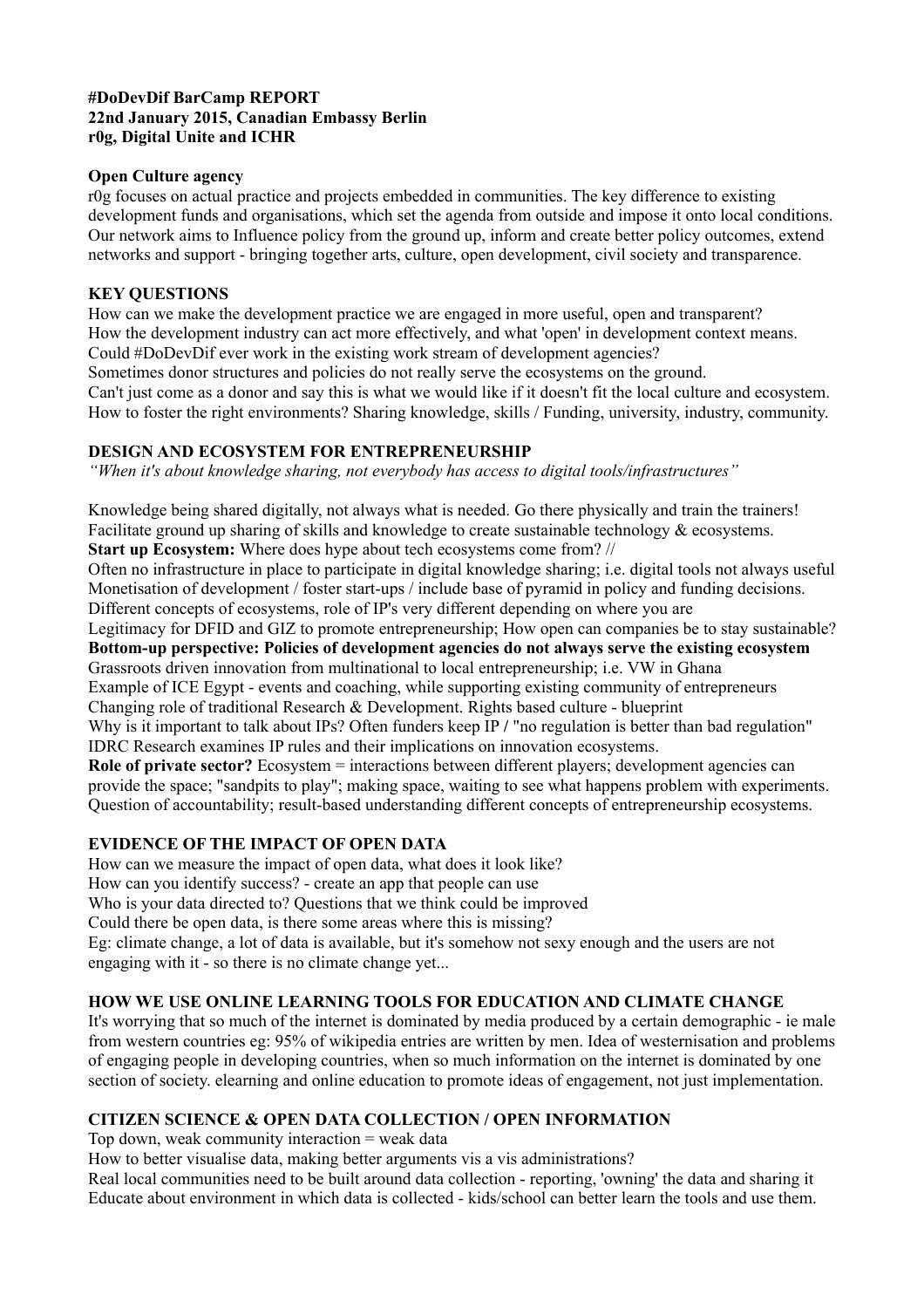#### *Goals / indicators are not working on local level.*

The United Nations use big indicators on how many millions are living in poverty but there is a huge difference between data that really works on the ground.

*Alternative: doing local census!*

Need to engage communities, look at communities to collect their own data. We have to find intermediaries. *Conflict between formal / informal activities:*

This kind of census for instance are not really taken seriously within these organisations. So if we want to do development differently, how do we prove that this works?

*How to make the process more visible?* 

Invisible data (eg Alejandra working on collecting environmental pollution data on soils and atmospheric pollution - how to make this visible. Using art to do this.) Using science and visualising, helping communities build an argument against governments, or companies and mining etc.

Physical data eg witnessing tool being used for agriculture, which used data from agricultural languages, taking photos, voice recording and location and making this into data collection.

*Methodology more important than technology.*

UNESCO point of interest collective, using the same system of collection as another one - which tweeted on floods / one very much working the other was not - it's all about the methodology and implementation. Find and engage intermediaries / Map, observe with lowest tech possible, offline.

Examples: Rika open source, community-led platform to collect and disseminate information about flooding and critical water infrastructure in Jakarta http://petajakarta.org/banjir/en/

Sauti ya wakulima "The voice of the farmers": http://sautiyawakulima.net/bagamoyo/about\_more.php

## **ISSUES OF VIOLENCE AND TECHNOLOGY**

How technology can change behaviour and mitigate violence, especially towards women and children How to identify imagery promoting violence / How to protect dignity / "Peace Text"

Violence in a war context - when technology comes into a community, we need to take into account the complex existing power structures. Two case studies that can illustrate positive change:

A program in Uganda used mobile phones to help women access information and messages to help women think differently about how they perceive their relationships, and that had a very positive impact.

After the 2004 tsunami, went into heath care project to help women recover - mobile phones being given to villages, did not take into account highly patriarchal system - therefore giving the first mobile phone in the village to a woman was actually putting her in danger in this system.

#### **HOW OPEN TECHNOLOGY CAN EMPOWER WOMEN AND CHILDREN / BENEFITS & RISKS OF TECHNOLOGY AND ABUSE**

The benefits and challenges we face when dealing with social media and digital technology.

The internet is not going to go away, so the risk level is changing.

It can be a positive interactive force, where people gain personal empowerment in their own sense of self, in areas where they would not normally have it. Eg in Afghanistan where women are able to interact with men via social media, when they can't in person. However, children can be abused via social technology - eg young boys abusing members of the LGBT community in Singapore.

Pictures can be taken and tagged in ways that were not intended. Privacy/security of data and individuals. Permission to post images of children, does metadata get removed to stop the child being located?

## **DIGITAL DEVELOPMENT STRATEGIES / ROLES OF DONORS & ACCOUNTABILITY IN FOREIGN FUNDING**

Should donor agencies provide funding or support to entrepreneurial projects within developing countries, or focus on policy making and communication with governments more than the business side? *Accountability of funding / entrepreneurship.* 

Open information - accountability and funding - whether the information should be shared, so it's visible and transparent, what's done with funding and what kind of projects would be supported.

Organisational change on the one hand and participation on the other.

Start with how development organisations – eg: GIZ - how their structures can make a change, and how they can implement digital strategies from within and use digital strategies for the outside projects.

*The implementation of what kind of projects?*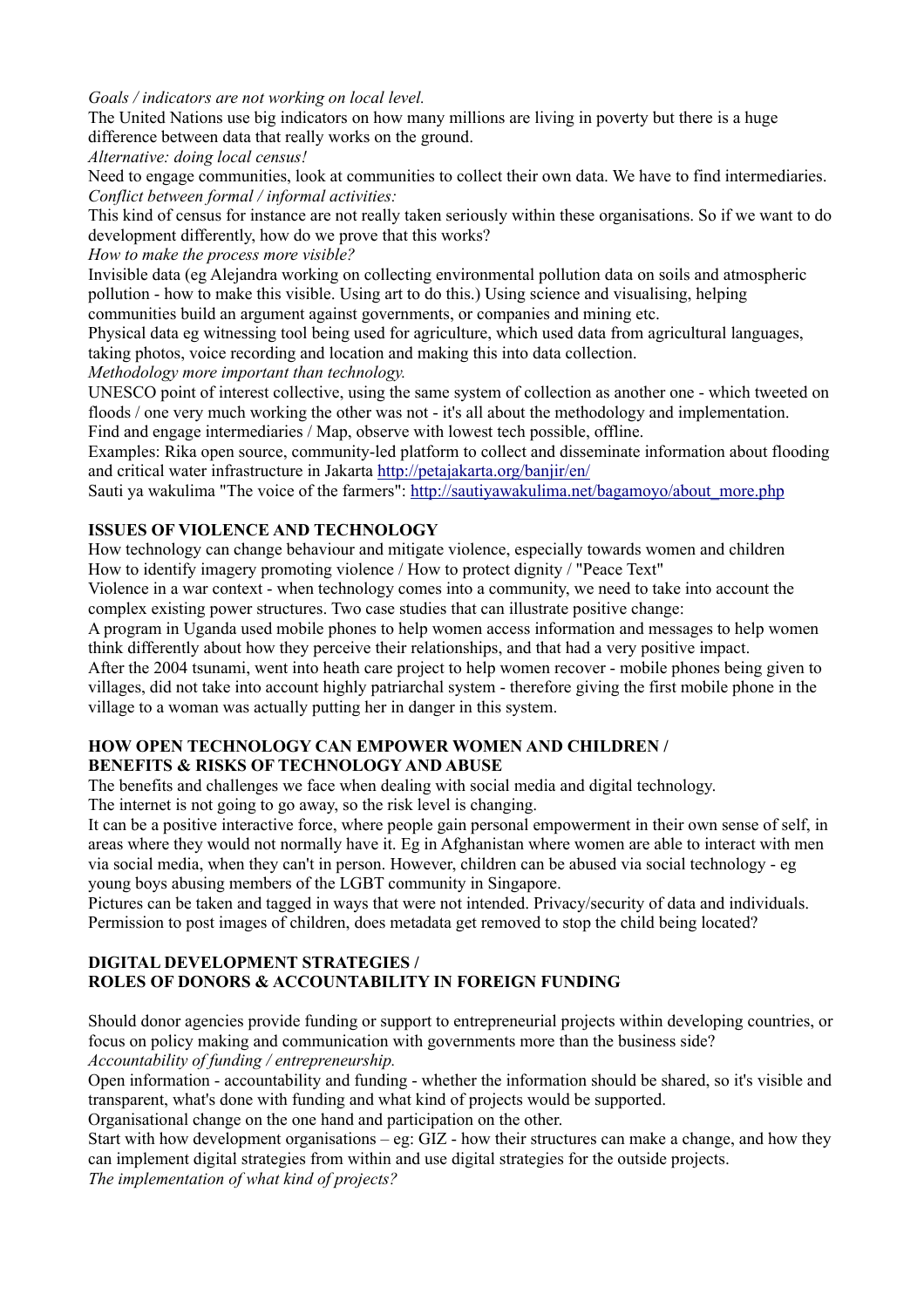### **Current development approaches:**

- 1. send engineers to drill wells
- 2. teach locals to drill wells
- 3. pay local companies to drill wells
- 4. fund local well drilling startup

Experience: some entrepreneurs had business ideas with business plans with ROI after 5 years, but didn't get Venture Capital, so instead they came up with ideas that were working for donor proposals to get funded. Is that entrepreneurship and is it a good / bad thing? Half entrepreneurs? What do people want them to be?

## **Do development organisations need to support entrepreneurs?**

Build something sustainable / Shape politics / Create jobs / Create infrastructures, micro-financing /

### S**upport on other things than financial support**

Help with recruiting / Where can you earn money right away???

## **Direction of the entrepreneurship**

Startups and incubators – How to create a section in organisations that can juxtapose digital natives and older structures not quick on uptake for changes and implementation, make space for incubator  $\&$  startup projects. Already for example with the GIZ, we try to figure out what this digital implementation would be - it doesn't have to be an agile startup environment where everything goes very quickly and build up a platform in two weeks. Initiative in Ghana where farmers can see the market prices, so they sell goods at a price that is actually regulated market price and not what people come in and say is the price today, then the farmers lose. **--> Development - more as in "IT" Development**

How to do ICT4D: Experts that know these technologies, secure that it is sustainable in local context. Same goes for entrepreneurship: not just to build, also what is needed. Have people there that create software GIZ works more and more on platforms; platforms maybe even more important than SMEs i.e. transfer platforms from cashew initiative to a coffee project.

## **Internal strategies for donors:** Become transparent (IATI); when is the data really helpful?

Digital Strategy also needs to address the question which data is made public / which data is actually needed Generation clash within organisations; "stiff" structure; needs to let the young generation jump in --> speed *Space for creativity, try and fail*

Create a culture of change and trust in these big, highly structured organisations, learn by doing and failing. Institutions: Canadian Embassy, Polish govt, GIZ and actors doing development who face these difficulties. Avoid stagnation within an organisation – so people who work within these development organisations feel that they develop themselves as well!

*Need a new role description or translator.* 

Different terminology - different buzzwords within groups, nobody understands each other, afraid to say that. Why do we need to change it, what is wrong with development? Why don't we just leave it the way it is? We have the giraffe as a metaphor, only sees the sky and tops of leaves, but doesn't work on the ground or have connection with that. Listen. Listening doesn't have to be through digital means, we just need to listen.

## **HOW CAN DIGITAL TOOLS PROVIDE A VOICE FOR CULTURE?**

Structures of arts and culture within a development structure.

Inherent politicised implications for funding and development of art and culture in developing nations. For example, reinforcing stereotyping, and the idea of funding arts without the foresight of sustainability, so projects are often funded for a short period of time, when they end with no follow-up or ongoing support. Whether entrepreneurial and technological options for artists and culture workers exist to create their own practices and defeat these structures that are imposed on them!

If you look at it, not everything can be done online, everything cannot be limited to virtual collaboration, so is there another practical way to do it/ Doing that then, will we now be confronted by some sort of funding restrictions, how can we overcome these financial restrictions?

"Are we going to confine ourselves in the old way of doing development, which is very much within the frameworks of development agencies, funding proposals, projects? The topic of the translation is always coming up - agencies and developments love to support ecosystems and startups but they don't know how, and startups want the funding but don't know how to get it - we're going to build a network of people who will step by step get there. It's also about the way we work - not changing the world overnight - the way for example we want to actually transfigure knowledge, and transfer experience for example towards Africa - is there another way of doing it?"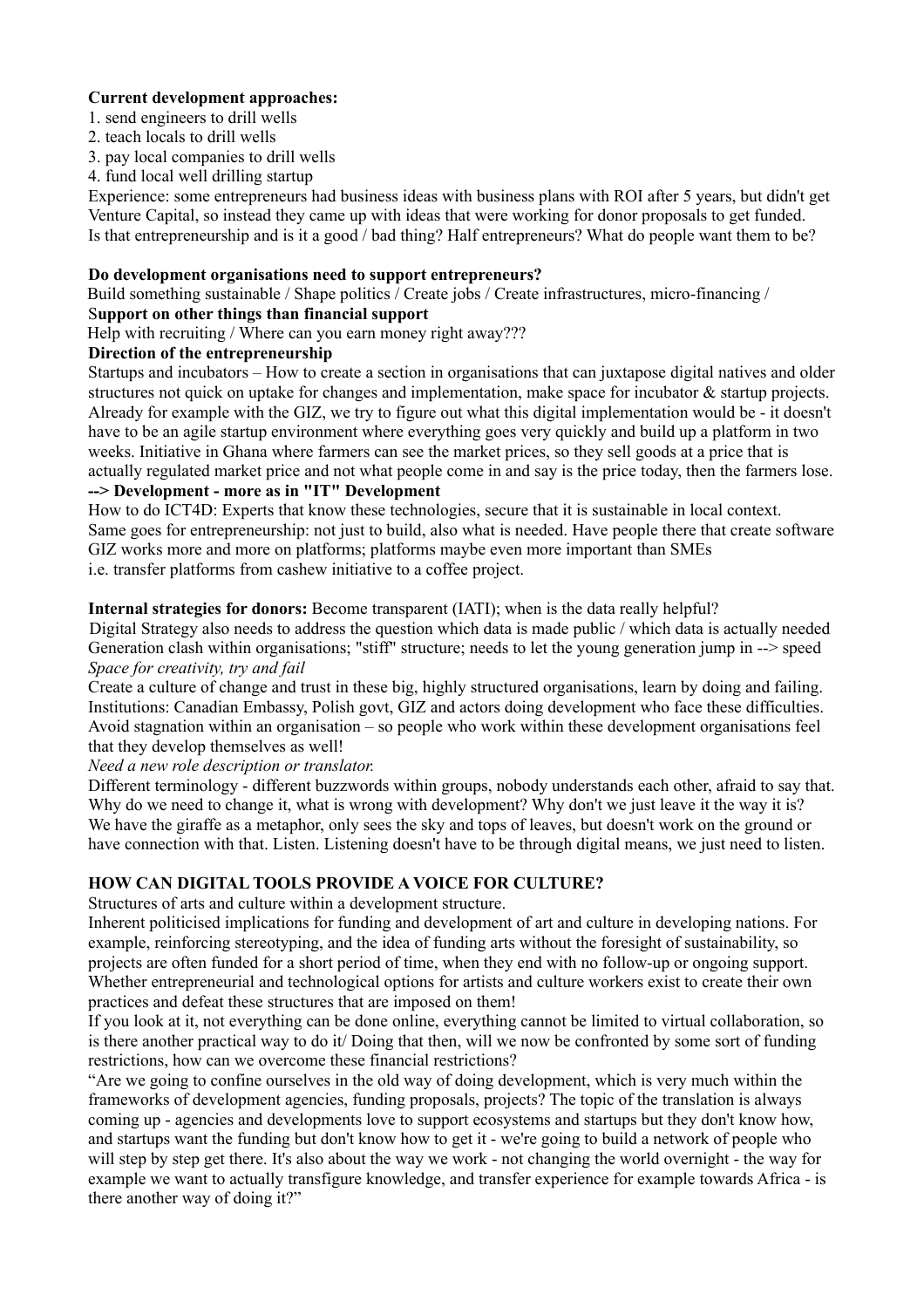Heba: "I've just come from a 5 months trip in west Africa by road - a spectacle kind of project - these very problematic structures of art and development, particularly in Africa. The structure that I fit in as an artist of 'an other' - on paper it's a project that organisers feel great about funding, but then there is no accountability. You get funding to do this project because it fits the politics of an organisation, but it somehow transforms the very thing you are trying to fight. So it became a spectacle, of African artist, travelling through Africa, taking photos of their reality, it became re-stereotypical. Especially coming from Egypt after the revolution."

"This is a very critical issue, you can generate an income if you are a traditional artist - but if you are a performing artist, you don't have an object to sell - but on the other hand I see a role, a very strong role on opening visually - with experimental art, bringing technology closer, you can present creative uses of technology and learning entrepreneurial skills, especially applied to your work."

## **TOOLKIT FOR CSO HACKTIVISM**

I brought a very concrete project here, an Activist toolkit - to find together civil society activists who are not into this development issue, and bring them together. I hope to find some people to bring it to a more digital spin - the paper one form of the toolkits but also thinking of apps. Very specifically in art and activism and creative tools as agents for innovation and change."

## **CAPACITY DEVELOPMENT IN MEDIA**

Donor countries make commitments to open governments sharing open data.

Key role for Civil Society Organisations --> Put these issues on the agenda, that are not in the discourse. Not sufficient to put data out there; we need to help people to be able to use the data. Focus on journalism.

Journalists --> Key role to make the information understandable for population.

How do we "donors" create capacities? There are not that many projects out yet, but we have to fill out the data and see who comes to this data and wants to work with us.

What is Civil Society? --- Might be different in different countries...

Data needs to be put out, there also needs to be a civil society to assess the data and be able to use it. **Challenges:**

Big NGOs often act as governments, not very inviting to CSO.

Instead of acting as intermediates they are acting exclusive

On the ground: people often don't understand open information tools and interfaces

Is CSO apolitical? What are the criteria for selection for CSOs?

In developing context: CSOs often based on donor goals, not organic members of local civil society.

Journalists in Development countries are not able to write stories?

Counterexample from Senegal: Vibrant stories, but not reliable.

How can people assess reliable data?

## **Existing Solutions/Models**

Ghana, Tanzania - generally not a lot of open data projects yet, eg aid transparency

## **Potential Solutions**

Marketing for Open Data / Concrete Solutions (people need to know what the use of open data is) Meeting of journalists with tech nerds. (team up and collaborate)

## **Example**

Publishing data, want to help governments to be more open / Help people organising assess to information. Hackathon in Netherlands for agriculture / Also in Tanzania "tons of Hackathons"

# **IMPACT OF CIVIL SOCIETY PROJECTS**

Bottom up approach. Examples of projects in Africa which are going in this direction. Not one-way projects, but two-way streets. One group was kind of spontaneous: Tobias went to South African countries on a private basis, wanted to meet people, and to have an exchange on technology and communications issues. This project had no organisational framework, was not operated by an NGO or anything, they just went there. We agreed that can be one element, or one format - of being on an eye to eye level, not seeing ourselves as "developing" someone else. So many people with different skills and competencies, eg people in Germany have some time to travel and share their knowledge practically, but they are not organised to do it or encouraged to do it. People need to physically travel and train the trainers on the ground, then development happens. The attitude can work - we need all kinds of different formats of civil society being involved in developments. Another project introduced by an NGo was downscaled to a very eye to eye level.